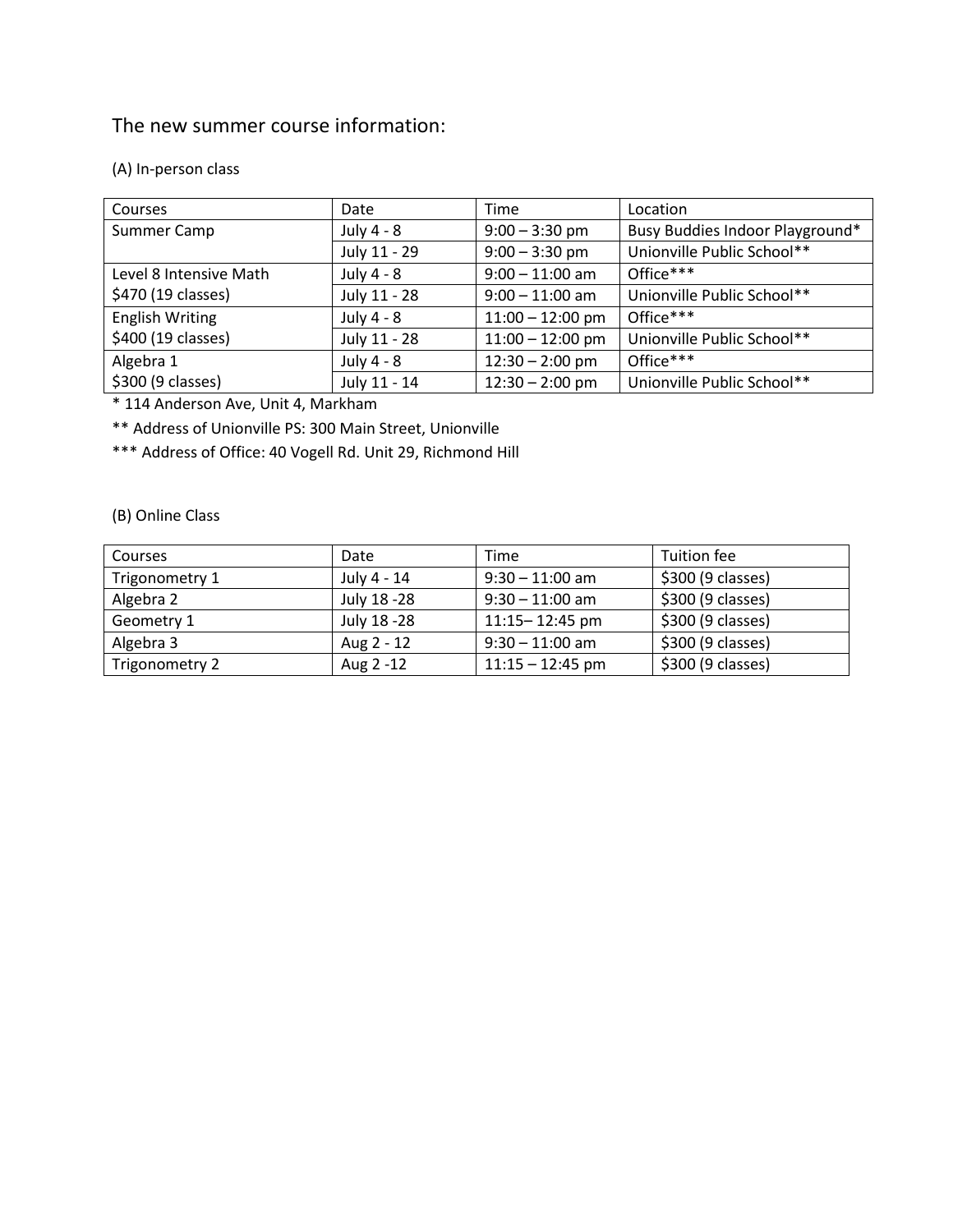**AGAPE** - CHARIS Learning Centre<br>主愛 - 主恩學校 www.AgapeLearning.com

| 暑期課程 (適合六年級或以上學生)                                                                                                                                                      | <b>Summer Courses</b> (for Grade 6 and up)                                                                                                                                                                                                                                                                                                                                                                                            |
|------------------------------------------------------------------------------------------------------------------------------------------------------------------------|---------------------------------------------------------------------------------------------------------------------------------------------------------------------------------------------------------------------------------------------------------------------------------------------------------------------------------------------------------------------------------------------------------------------------------------|
| 目的是讓學生能善用假期,進修最新的數學和英文寫作課程,又<br>可溫故知新,為新學期奠下良好基礎。暑期每科都是由專科老師<br>教導,課程也是精心設計,學生報讀必獲益良多,家長切勿失此<br>良機!                                                                    | Our summer courses are two weeks or four weeks intensive program<br>designed for students who want to make good use of their summer to build<br>a solid foundation in Math or improve their English writing skills. All courses<br>are taught by experienced teachers.                                                                                                                                                                |
| Level 8 Intensive Math 是週六學校的全年課程。在本校就讀數學第<br>七班而日校是六年級或以上的學生,若成績良好,要跳班(即升讀<br>第九班),可以在暑期報讀 Level 8 Intensive Math, 四週內完成全年<br>課程, 成績良好, 暑期後便可升讀第九班。編班試合格, 新生也<br>可報讀。 | Level 8 Intensive Math is our Saturday School year course. Students are to finish the<br>whole year program within four weeks. This is specially designed for students who<br>have finished our Level 7 Math program and want to enroll to Level 9 in September.<br>New students are welcome to enroll if they pass the entrance examination.<br>Algebra I is a beginner course in Algebra, designed for students in Grade 6 & up. It |
| Algebral 是代數初班, 特為 Grade 6 或 以上學生而設。<br>Algebra II 是代數中班,適合 Grade 8、Level 9 或以上學生。<br>Algebra III 是代數高班,適合 Grade 9 和10 學生。                                             | will cover part of our Level 9 and 10 content.<br>Algebra II is suitable for students in Grade 8 or Level 9 & up. It will cover part of our<br>Level 10 and 11 content.<br>Algebra III is an advanced course designed for Grade 9 & 10 students. It will cover<br>part of our Level 11 and 12 content.                                                                                                                                |
| Trigonometry I 是三角初班, 特為 Grade 8 和 9、Level 9 或以上學<br>生而設。<br>Trigonometry II 是三角高班,是延續三角初班,適合 Grade 9 或<br>Level 10學生。                                                 | Trigonometry I is a beginner course in Trigonometry, suitable for Grade 8 & 9 or Level<br>9 & up students. It will cover part of our Level 10 content.<br>Trigonometry II is a continuation of Trigonometry I for Grade 9 or Level 10 students.<br>It will cover part of our Level 11 and 12 content.                                                                                                                                 |
| Geometry I 是幾何初班, 適合 Grade 6 或以上學生。                                                                                                                                    | Geometry I is a condensed course in Geometry designed for Grade 6 and up students.<br>It will cover part of our Level 9 content.                                                                                                                                                                                                                                                                                                      |
| 備註: Algebra I 和 Geometry I 是本校 Level 10 數學的先修課程<br>Algebra II 和 Trigonometry I 是本校 Level 11 數學的先修課程<br>Trigonometry   和    是 Grade 10 數學的先修課程                          | Remark: Algebra I and Geometry I are preparation courses for our Level 10 Math.<br>Algebra II and Trigonometry I are preparation courses for our Level 11 Math.<br>Trigonometry I & II are preparation courses for Grade 10 Math.<br>Algebra III is a preparation course for Grade 10 & 11 Math.                                                                                                                                      |
| Algebra III 是 Grade 10 和 11 數學的先修課程<br>English Writing英文寫作班是教導學生如何發掘意念, 組織意念,<br>發展寫作形式、運用正確體裁,提高學生寫作技巧,文章流暢通                                                          | English Writing focuses on Exploring Ideas, Organizing Ideas, Developing Cohesion &<br>Style, Using Correct Form, Developing Writing Skills and Developing Fluency. This is<br>for students in Grade 6 and up.                                                                                                                                                                                                                        |
| 順。                                                                                                                                                                     | <b>Summer Camp at Unionville PS</b>                                                                                                                                                                                                                                                                                                                                                                                                   |
| Unionville PS 暑期日營                                                                                                                                                     | suitable for Grade $1 - 5$ students                                                                                                                                                                                                                                                                                                                                                                                                   |
| 適合 Grade 1 - 5 學生                                                                                                                                                      | Academic Mornings 9:00am-12:00pm<br>Three subjects are offered. Each is taught by an experienced teacher for an hour a<br>day. Program is designed with reference to Ontario and other curriculum.                                                                                                                                                                                                                                    |
| 目的是讓學生在悠長的假期中,可輕鬆愉快地渡過,一則<br>可加强學習興趣和能力,二則可培養品格、孝親護友、合<br>作精神,提高生活質素。                                                                                                  | -English Language 9:00am-10:00am<br>Reading Comprehension, Vocabulary building, Grammar, Communicative skills                                                                                                                                                                                                                                                                                                                         |
| 上午學習營9:00am-12:00pm: 参考安省及各地課程, 設計<br>教材。每科一小時,由專科老師任教。                                                                                                                | -Creative Writing 10:00am-11:00am<br>Techniques of writing, Writing Process, Editing Skills, Exploration of various styles<br>and genres                                                                                                                                                                                                                                                                                              |
| -英文9:00am-10:00am: 目的是提高學生英語水平, 無論在                                                                                                                                    | -Math 11:00am-12:00pm<br>Problem solving techniques, IQ training, Logical thinking                                                                                                                                                                                                                                                                                                                                                    |
| 字詞運用、句子結構和文章理解等各方面比過往更進步。<br>- 寫作10:00am-11:00am: 目的是提高學生英語寫作技巧和過<br>程,文章修飾等能力和讓學生探索不同的文章體裁。<br>-数學11:00am-12:00pm: 目的是提高學生解難能力(problem                                | Recreational Afternoons 12:30pm-3:30pm<br>Enjoy an afternoon of adventure and exciting activities! Through weekly themes and a<br>wide selection of activities, our recreational program encourages students to have<br>super fun while developing good character, teamwork skills and virtues leading to a<br>happy and quality life.                                                                                                |
| solving), 使學生能運用不同數學技巧, 解答各類數學難<br>題,從而提高獨立思考和邏輯推理能力。                                                                                                                  | <b>Activities include:</b>                                                                                                                                                                                                                                                                                                                                                                                                            |

下午愉快生活營**12:30pm–3:30pm**: 藉各樣活動如遊戲、體 育、美術、音樂、奇妙科學、益智電影、 歷史、聖經故事 和參觀等培養學生高尚品格,群體合作精神、能過愉快和 優質生活。

Basketball, Volleyball, Badminton, Soccer, Team Games, Mixed Media Art, Magic Science, Music, Creative Drama, Chess, Treasure Hunt, Balloon Fun, Board Games, Paper Crafts, Cultural Exploration, Sign Language, Bible Stories, Multimedia Presentation, Design & Build, Character Workshops, 3-D Art, Cartoon, Puzzles, Water Play , Field trips.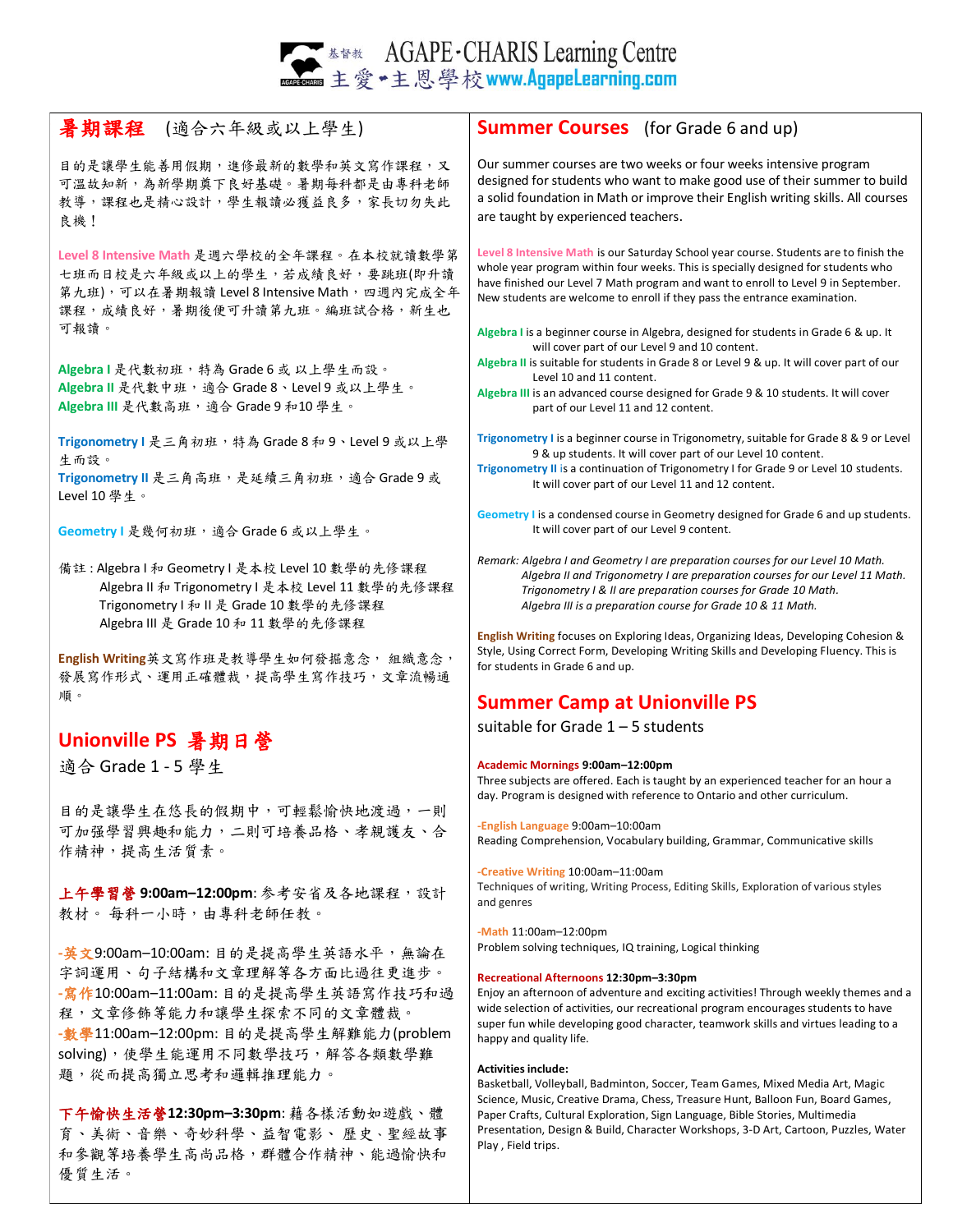## **Agape-Charis Learning Centre**

**In-Person Summer Camp 2022**

| <b>Date and Location</b>                                                                                                                                                                                                                                                               | Time and Grade                                                               | <b>Early Bird Discounted Fee*</b>                                                                                           | <b>Regular Fee</b>                                                                                                                  |
|----------------------------------------------------------------------------------------------------------------------------------------------------------------------------------------------------------------------------------------------------------------------------------------|------------------------------------------------------------------------------|-----------------------------------------------------------------------------------------------------------------------------|-------------------------------------------------------------------------------------------------------------------------------------|
| <b>Jul 4 to 29</b>                                                                                                                                                                                                                                                                     | $Gr.1 - Gr.5$                                                                |                                                                                                                             |                                                                                                                                     |
| <b>Unionville PS</b>                                                                                                                                                                                                                                                                   |                                                                              |                                                                                                                             |                                                                                                                                     |
| <b>Academic Mornings:</b><br>上午學習營<br>(English Language, Creative<br>Writing, Math)                                                                                                                                                                                                    | $9 am - 12 pm$                                                               | $$160$ /week for 4 weeks (OR)<br>\$180/week                                                                                 | \$180 /week for 4 weeks (OR)<br>\$200 /week                                                                                         |
| <b>Recreational Afternoons:</b><br>下午愉快生活營<br>Fun games<br><b>Super Sports</b><br><b>Creative Arts</b><br>$\bullet$<br><b>Magic Science</b><br><b>Character Workshops</b><br>$\bullet$<br><b>Bible Storytelling</b><br>$\bullet$<br><b>Exciting Field Trips</b><br>And much more fun!! | 12:30 pm $-$ 3:30 pm                                                         | \$110 /week for 4 weeks (OR)<br>\$130 / week<br>+ Field Trip/ Guest Speakers/<br>In-School Presentations Fee:<br>\$30 /week | \$130 /week for 4 weeks (OR)<br>\$150 / week<br>+ Field Trip/ Guest Speakers/<br><b>In-School Presentations Fee:</b><br>$$30$ /week |
| <b>Full Day Camp:</b><br>全日營                                                                                                                                                                                                                                                           | $9$ am $- 3:30$ pm                                                           | \$220 /week for 4 weeks (OR)<br>\$260 / week<br>plus \$30 /week for field trip                                              | \$260 /week for 4 weeks (OR)<br>\$300 / week<br>plus \$30 /week for field trip                                                      |
| <b>Individual Subjects:</b><br>English Language<br><b>Creative Writing</b><br>Math                                                                                                                                                                                                     | <b>Subject Time:</b><br>$9 am - 10 am$<br>$10 am - 11 am$<br>11 am $-$ 12 pm | \$80 /week for 4 weeks (OR)<br>\$90 /week                                                                                   | \$90 /week for 4 weeks (OR)<br>\$100 /week                                                                                          |
| <b>Before Camp Care</b>                                                                                                                                                                                                                                                                | $8:30$ am $-9$ am                                                            | \$20/week                                                                                                                   | $$20$ /week                                                                                                                         |
| <b>After Camp Care</b>                                                                                                                                                                                                                                                                 | $3:30$ pm $-5$ pm                                                            | \$50/week                                                                                                                   | \$50/week                                                                                                                           |

**\*Early Bird Deadline:** Registration must be received before or on **May 15, 2022** to qualify for the Early Bird discount. The Regular Fee applies to all registration after May 15, 2022.



| <b>SUMMER COURSES AT SCHOOL (Unionville PS, 300 Main Street, Unionville)</b> |              |                                     |                                 |
|------------------------------------------------------------------------------|--------------|-------------------------------------|---------------------------------|
| Level 8 Intensive Math 八年級數學                                                 | Jul 4 - 28   | $9:00$ am $-11:00$ am               | \$470 (19 classes)              |
| English Writing (Grade 6 & Up) 英文寫作                                          | Jul 4 - 28   | 11:00 am $-$ 12:00 pm               | \$400 (19 classes)              |
| Algebra I (Grade 6 & up)代數初班                                                 | Jul 4 - 14   | 12:30 pm $-$ 2:00 pm                | \$300 (9 classes)               |
| Geometry I (Grade 6 & up) 幾何初班                                               | Jul 18 - 28  | 12:30 pm $- 2:00$ pm                | $\frac{1}{2}$ \$300 (9 classes) |
| Trigonometry I (Grade 8, Level 9 & up) 三角初班                                  | $Jul$ 4 - 14 | $2:00 \text{ pm} - 3:30 \text{ pm}$ | \$300 (9 classes)               |
| Algebra II (Grade 8, Level 9 & up)代數中班                                       | Jul 18 - 28  | $2:00 \text{ pm} - 3:30 \text{ pm}$ | \$300 (9 classes)               |

| <b>SUMMER COURSES AT OFFICE (40 Vogell Road, Unit 29, Richmond Hill)</b> |                |                        |                   |
|--------------------------------------------------------------------------|----------------|------------------------|-------------------|
| Algebra III (Grade 9 or 10) 代數高班                                         | Aug 2 - Aug 12 | $10:00$ am $-11:30$ am | \$300 (9 classes) |
| Trigonometry II 三角高班                                                     | Aug 2 - Aug 12 | $11:30$ am $-1:00$ pm  | \$300 (9 classes) |
| (Grade 9 & completed Trigonometry I, Level 10)                           |                |                        |                   |

請家長留意:所繳付的學費是不能轉給其他學生的。退學者可於 2022 年 6 月 15 日前申請退回學費, 但須扣除手續費 30元。2022年6月15日後,任何時間所繳付的學費恕不退還。

Fee for Summer Program is non-transferrable. It can be refunded before June 15, 2022 but an administration fee of \$30 will be deducted. After June 15, 2022, fee is non-refundable regardless of registration date.